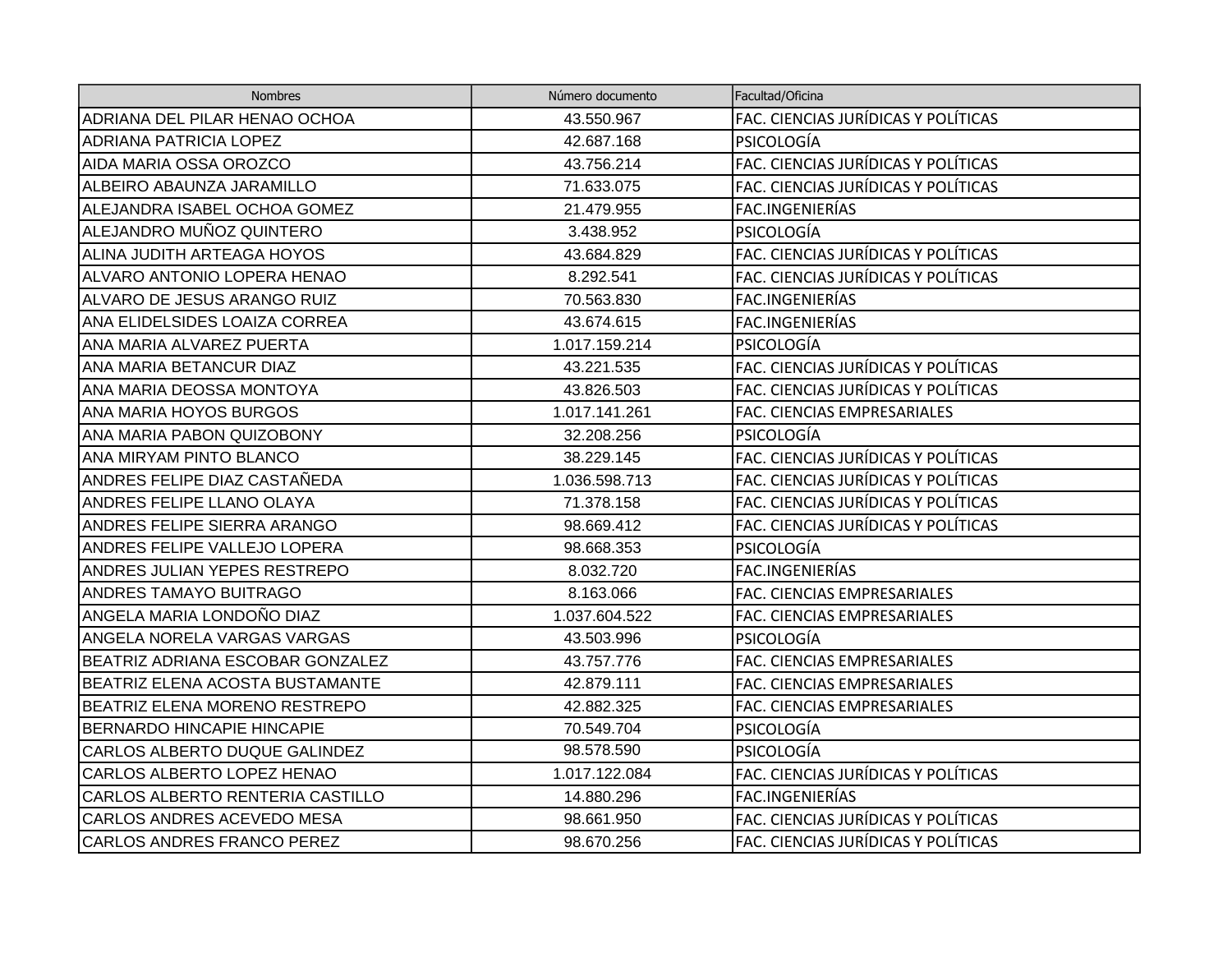| 98.668.106    | FAC. CIENCIAS EMPRESARIALES         |
|---------------|-------------------------------------|
| 71.268.119    | FAC.INGENIERÍAS                     |
| 71.761.640    | FAC. CIENCIAS JURÍDICAS Y POLÍTICAS |
| 98.554.101    | FAC. CIENCIAS EMPRESARIALES         |
| 98.568.479    | FAC. CIENCIAS EMPRESARIALES         |
| 70.031.178    | FAC. CIENCIAS JURÍDICAS Y POLÍTICAS |
| 8.359.084     | FAC. CIENCIAS JURÍDICAS Y POLÍTICAS |
| 71.603.954    | FAC. CIENCIAS EMPRESARIALES         |
| 70.545.185    | FAC. CIENCIAS JURÍDICAS Y POLÍTICAS |
| 43.872.925    | FAC. CIENCIAS EMPRESARIALES         |
| 22.622.930    | FAC. CIENCIAS JURÍDICAS Y POLÍTICAS |
| 70.559.229    | FAC. CIENCIAS EMPRESARIALES         |
| 71.731.723    | FAC. CIENCIAS EMPRESARIALES         |
| 1.128.273.502 | FAC. CIENCIAS EMPRESARIALES         |
| 16.837.040    | FAC. CIENCIAS JURÍDICAS Y POLÍTICAS |
| 3.556.841     | FAC. CIENCIAS EMPRESARIALES         |
| 8.404.711     | FAC. CIENCIAS JURÍDICAS Y POLÍTICAS |
| 8.434.540     | FAC. CIENCIAS JURÍDICAS Y POLÍTICAS |
| 43.560.138    | FAC. CIENCIAS EMPRESARIALES         |
| 28.556.129    | PSICOLOGÍA                          |
| 8.030.901     | FAC. CIENCIAS JURÍDICAS Y POLÍTICAS |
| 3.414.803     | FAC. CIENCIAS JURÍDICAS Y POLÍTICAS |
| 70.558.583    | FAC. CIENCIAS JURÍDICAS Y POLÍTICAS |
| 1.037.636.162 | PSICOLOGÍA                          |
| 43.729.737    | FAC. CIENCIAS EMPRESARIALES         |
| 43.730.622    | FAC. CIENCIAS JURÍDICAS Y POLÍTICAS |
| 70.567.467    | FAC. CIENCIAS JURÍDICAS Y POLÍTICAS |
| 71.593.534    | FAC. CIENCIAS JURÍDICAS Y POLÍTICAS |
| 8.260.827     | FAC. CIENCIAS JURÍDICAS Y POLÍTICAS |
| 98.490.528    | PSICOLOGÍA                          |
| 8.402.726     | PSICOLOGÍA                          |
| 32.609.432    | PSICOLOGÍA                          |
| 71.795.329    | PSICOLOGÍA                          |
| 98.551.755    | FAC. CIENCIAS EMPRESARIALES         |
|               |                                     |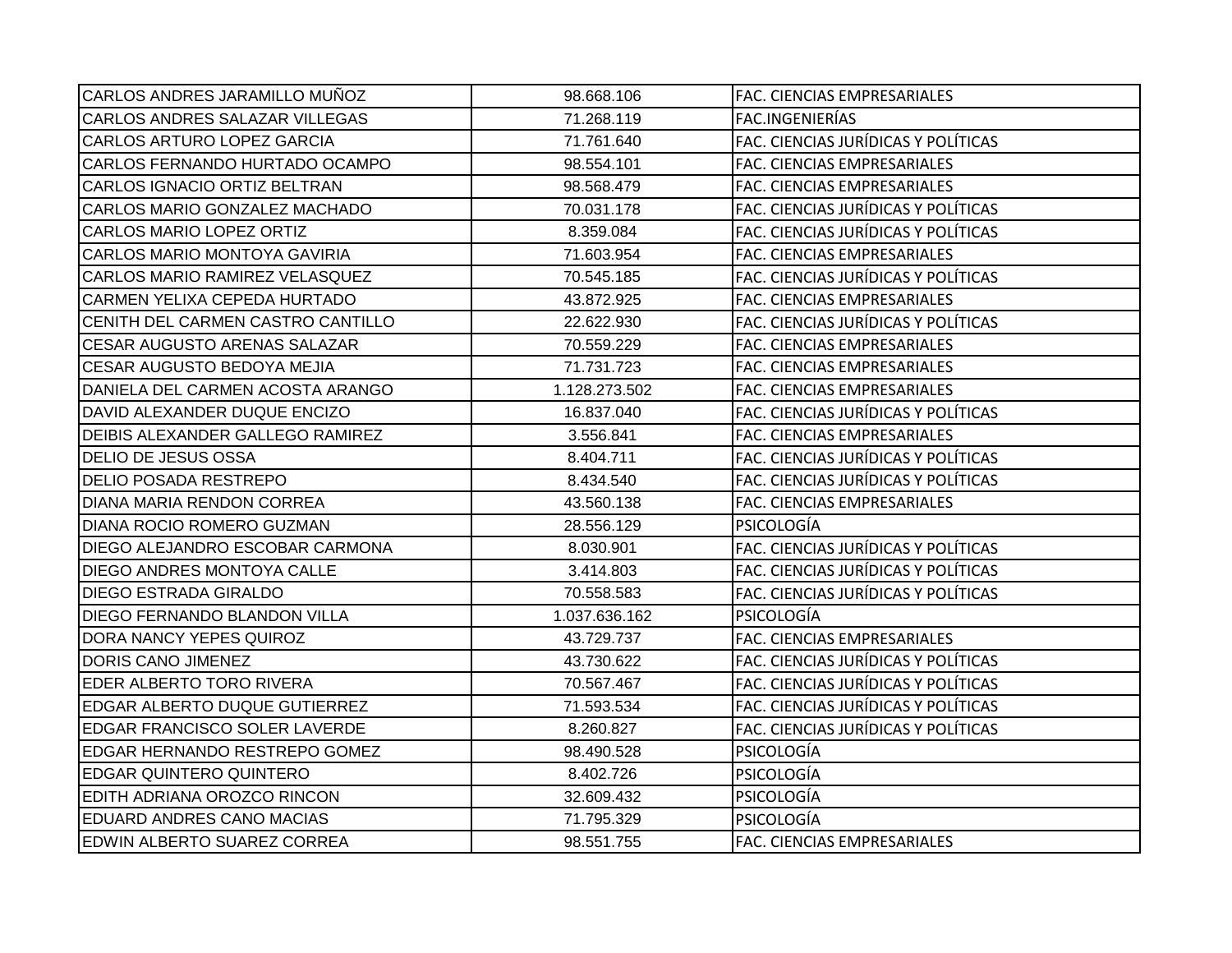| <b>EFRAIN PEREZ ESCOBAR</b>                | 79.378.775    | FAC. CIENCIAS JURÍDICAS Y POLÍTICAS |
|--------------------------------------------|---------------|-------------------------------------|
| <b>ELSA GLADYS MUNOZ GUTIERREZ</b>         | 43.727.875    | FAC. CIENCIAS JURÍDICAS Y POLÍTICAS |
| <b>ESDRAS NAHUM QUINTERO RUIZ</b>          | 70.693.130    | FAC.INGENIERÍAS                     |
| <b>ESTEBAN HENAO HERNANDEZ</b>             | 1.039.454.034 | PSICOLOGÍA                          |
| <b>FABIO LEON LOPEZ GONZALEZ</b>           | 71.589.857    | FAC.INGENIERÍAS                     |
| FERNANDO ESNEIDER JIMENEZ MUÑOZ            | 71.747.666    | FAC. CIENCIAS EMPRESARIALES         |
| FERNANDO PELAEZ ARANGO                     | 71.575.258    | FAC. CIENCIAS JURÍDICAS Y POLÍTICAS |
| <b>FRANCISCO ALIRIO SERNA ARISTIZABAL</b>  | 71.663.242    | FAC. CIENCIAS JURÍDICAS Y POLÍTICAS |
| <b>FRANCISCO ALONSO GARCES CORREA</b>      | 8.349.806     | FAC. CIENCIAS JURÍDICAS Y POLÍTICAS |
| FRANCY ESTHER DEL VALLE MONTOYA            | 42.762.297    | PSICOLOGÍA                          |
| GABRIEL ALONSO CAMPUZANO CADAVID           | 15.379.851    | FAC. CIENCIAS JURÍDICAS Y POLÍTICAS |
| <b>GABRIEL JAIME DEREIX RESTREPO</b>       | 98.661.270    | FAC. CIENCIAS JURÍDICAS Y POLÍTICAS |
| <b>GABRIEL JAIME VELEZ HOYOS</b>           | 71.396.303    | <b>PSICOLOGÍA</b>                   |
| <b>GERARDO ALBERTO ZULUAGA TRUJILLO</b>    | 98.557.613    | FAC. CIENCIAS JURÍDICAS Y POLÍTICAS |
| <b>GLADYS ADRIANA BETANCUR JARAMILLO</b>   | 43.428.610    | FAC.INGENIERÍAS                     |
| <b>GLORIA CARMENZA PINEDA JIMENEZ</b>      | 43.525.250    | FAC.INGENIERÍAS                     |
| <b>GLORIA CECILIA LOPEZ ZAPATA</b>         | 42.976.423    | FAC. CIENCIAS JURÍDICAS Y POLÍTICAS |
| <b>GLORIA CECILIA OSPINA SALDARRIAGA</b>   | 42.789.823    | PSICOLOGÍA                          |
| <b>GLORIA CRISTINA ORTIZ CANO</b>          | 42.791.029    | FAC. CIENCIAS EMPRESARIALES         |
| <b>GLORIA EUGENIA CUERVO DE PIEDRAHITA</b> | 32.416.340    | FAC. CIENCIAS JURÍDICAS Y POLÍTICAS |
| GLORIA MARIA CADAVID SANIN DESDE           | 42.894.992    | <b>PSICOLOGÍA</b>                   |
| <b>GUILLERMO LEON BETANCUR HINCAPIE</b>    | 70.550.610    | FAC. CIENCIAS JURÍDICAS Y POLÍTICAS |
| GUSTAVO ADOLFO RESTREPO ESPINOSA           | 71.590.803    | FAC. CIENCIAS JURÍDICAS Y POLÍTICAS |
| GUSTAVO ALONSO BUSTAMANTE HERNANDEZ        | 8.349.397     | FAC. CIENCIAS JURÍDICAS Y POLÍTICAS |
| HECTOR ALONSO VELEZ SANCHEZ                | 71.112.694    | FAC.INGENIERÍAS                     |
| <b>HECTOR ANTONIO ARANGO MORALES</b>       | 8.342.972     | FAC. CIENCIAS JURÍDICAS Y POLÍTICAS |
| HECTOR JAIME BETANCUR TAMAYO               | 12.955.640    | FAC. CIENCIAS JURÍDICAS Y POLÍTICAS |
| <b>HEIDI ELEN MESA MONSALVE</b>            | 52.245.912    | <b>PSICOLOGIA</b>                   |
| HENRY RONCANCIO GONZALEZ                   | 79.234.075    | FAC. CIENCIAS JURÍDICAS Y POLÍTICAS |
| HERNAN DARIO ALZATE ARANGO                 | 8.359.249     | FAC.INGENIERÍAS                     |
| HERNAN DARIO ARISTIZABAL GUTIERREZ         | 70.108.472    | FAC. CIENCIAS JURÍDICAS Y POLÍTICAS |
| HERNAN DARIO GAVIRIA VELEZ                 | 71.588.383    | FAC. CIENCIAS JURÍDICAS Y POLÍTICAS |
| HERNANDO DE JESUS ISAZA SANCHEZ            | 70.564.590    | FAC. CIENCIAS EMPRESARIALES         |
| HUGO FERNEL GUARIN VASQUEZ                 | 4.503.965     | FAC.INGENIERÍAS                     |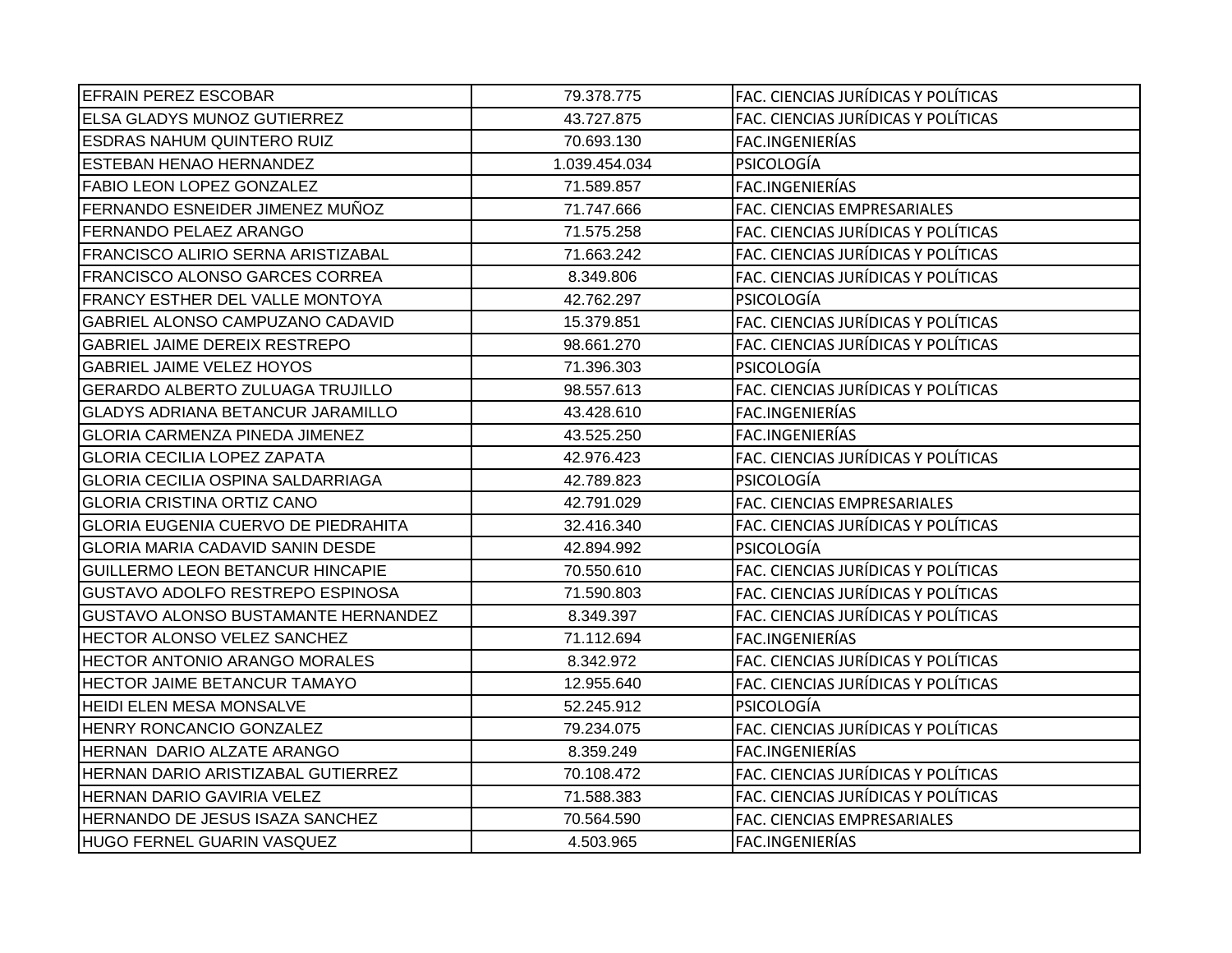| IVAN DE JESUS GOMEZ OSORIO         | 8.271.669     | FAC. CIENCIAS JURÍDICAS Y POLÍTICAS |
|------------------------------------|---------------|-------------------------------------|
| <b>IVANNA CALVETE LEON</b>         | 1.152.441.736 | FAC. CIENCIAS JURÍDICAS Y POLÍTICAS |
| JAIDER ESTEBAN SALAZAR CARDONA     | 1.037.237.190 | FAC. CIENCIAS JURÍDICAS Y POLÍTICAS |
| JAIME ALBERTO RAMIREZ ZAPATA       | 3.517.264     | PSICOLOGÍA                          |
| JAIME ARTURO LOPEZ CASTRO          | 70.519.231    | FAC. CIENCIAS JURÍDICAS Y POLÍTICAS |
| JAIRO ALBERTO ALZATE PINO          | 70.072.153    | FAC. CIENCIAS EMPRESARIALES         |
| JAIRO ANGEL DIAZ                   | 10.069.126    | FAC. CIENCIAS EMPRESARIALES         |
| JAIRO FERNANDO LOPEZ YEPES         | 98.490.633    | FAC. CIENCIAS JURÍDICAS Y POLÍTICAS |
| JAIRO HERNANDEZ FRANCO             | 3.351.613     | FAC. CIENCIAS JURÍDICAS Y POLÍTICAS |
| JAZMIN ANDREA GONZALEZ ARIAS       | 40.783.857    | FAC. CIENCIAS EMPRESARIALES         |
| JEISON ALEJANDRO MONTOYA MUÑOZ     | 1.037.594.849 | FAC. CIENCIAS JURÍDICAS Y POLÍTICAS |
| <b>JENIFFER ESPINOSA OSSA</b>      | 1.037.575.233 | PSICOLOGÍA                          |
| <b>JENNY ANDREA MONTOYA SIERRA</b> | 1.037.581.152 | PSICOLOGÍA                          |
| JHON JAIRO CORDOBA BUSTAMANTE      | 8.305.434     | FAC. CIENCIAS JURÍDICAS Y POLÍTICAS |
| JHON JAIRO GUTIERRES AVENDAÑO      | 71.371.666    | FAC. CIENCIAS JURÍDICAS Y POLÍTICAS |
| JHONNY ALEXANDER CANO GOMEZ        | 70.325.372    | FAC. CIENCIAS EMPRESARIALES         |
| <b>JIMMY COLLAZOS FRANCO</b>       | 89.001.696    | FAC.INGENIERÍAS                     |
| JOHN ALEJANDRO MESA PULGARIN       | 1.037.594.303 | FAC. CIENCIAS JURÍDICAS Y POLÍTICAS |
| JOHN FERNANDO RESTREPO TAMAYO      | 98.670.744    | FAC. CIENCIAS JURÍDICAS Y POLÍTICAS |
| JOHN JAIME CARO POSADA             | 71.605.061    | FAC. CIENCIAS EMPRESARIALES         |
| JOHN JAIRO CORDOBA BUSTAMANTE      | 8.305.434     | FAC. CIENCIAS JURÍDICAS Y POLÍTICAS |
| <b>JOHN JAIRO ORTIZ ALZATE</b>     | 71.625.754    | FAC. CIENCIAS JURÍDICAS Y POLÍTICAS |
| JOHN JAIRO RODRIGUEZ SERRANO       | 98.533.377    | FAC. CIENCIAS JURÍDICAS Y POLÍTICAS |
| JOHNNIE ALVAREZ CASTAÑO            | 1.045.107.399 | PSICOLOGÍA                          |
| JOHNNIE ALVAREZ CASTAÑO            | 1.045.107.399 | PSICOLOGÍA                          |
| JONIER DE JESUS RENDON PRADO       | 6.421.753     | FAC.INGENIERÍAS                     |
| JORGE ALONSO CORREA BETANCUR       | 71.787.206    | PSICOLOGÍA                          |
| JORGE ARMANDO GIRALDO VELEZ        | 1.036.621.936 | PSICOLOGÍA                          |
| JORGE HERNAN PALACIO VALENCIA      | 70.547.706    | FAC. CIENCIAS EMPRESARIALES         |
| JORGE IGNACIO GOMEZ OSORIO         | 71.699.146    | FAC.INGENIERÍAS                     |
| JORGE IVAN LOPEZ JARAMILLO         | 70.107.353    | FAC. CIENCIAS EMPRESARIALES         |
| JORGE RAUL ECHEVERRI ALCARAZ       | 98.563.169    | PSICOLOGÍA                          |
| JOSE ARTURO BUSTAMANTE ORTIZ       | 71.653.344    | PSICOLOGÍA                          |
| JOSE CAMILO DUQUE OCAMPO           | 98.672.367    | FAC. CIENCIAS JURÍDICAS Y POLÍTICAS |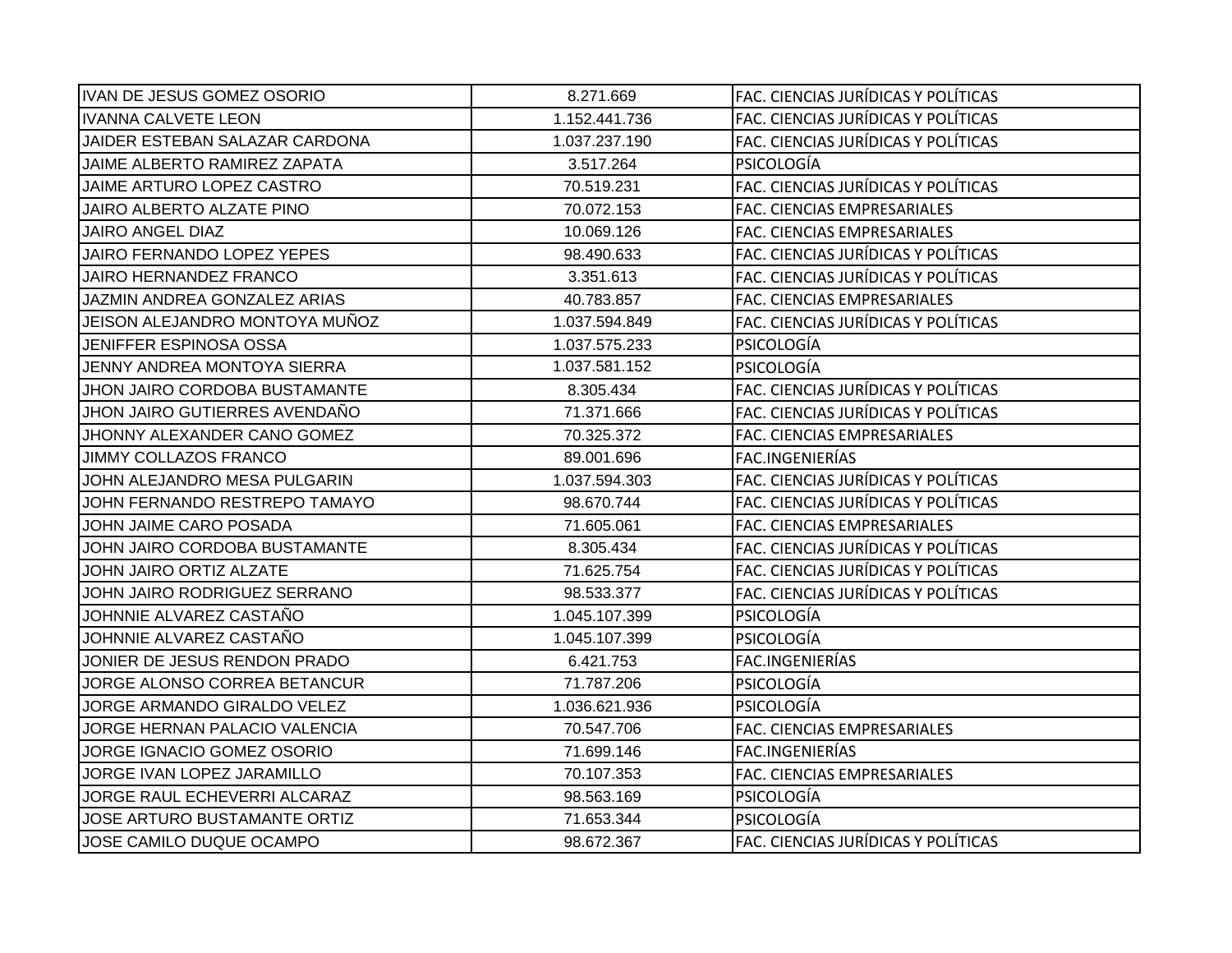| <b>JOSE FABIO JARAMILLO CASTRO</b>  | 98.709.623    | FAC.INGENIERÍAS                     |
|-------------------------------------|---------------|-------------------------------------|
| JOSE FERNANDO ARTEAGA MONTOYA       | 1.037.587.371 | PSICOLOGÍA                          |
| JOSE FERNANDO SANMARTIN URIBE       | 98.638.263    | FAC. CIENCIAS EMPRESARIALES         |
| JOSE GILDARDO RAMIREZ GIRALDO       | 71.599.364    | FAC. CIENCIAS JURÍDICAS Y POLÍTICAS |
| JOSE LEONARDO OSPINA AGUDELO        | 1.037.573.411 | FAC. CIENCIAS JURÍDICAS Y POLÍTICAS |
| JOSE LUIS BUSTAMANTE HERNANDEZ      | 70.557.001    | FAC. CIENCIAS JURÍDICAS Y POLÍTICAS |
| JOSE LUIS JIMENEZ JARAMILLO         | 71.627.012    | FAC. CIENCIAS JURÍDICAS Y POLÍTICAS |
| JOSE RICARDO MEDINA GIRALDO         | 71.786.457    | FAC. CIENCIAS EMPRESARIALES         |
| JOVANY DIEZ DESDE                   | 98.519.858    | PSICOLOGÍA                          |
| JULIO ALEJANDRO CASTAÑO OCAMPO      | 10.021.588    | PSICOLOGÍA                          |
| JUAN CAMILO BOLIVAR FERNANDEZ       | 1.026.131.412 | FAC. CIENCIAS EMPRESARIALES         |
| <b>JUAN CAMILO ECHEVERRI BEDOYA</b> | 1.037.585.914 | PSICOLOGÍA                          |
| <b>JUAN CAMILO RENDON BARRERA</b>   | 98.658.649    | FAC. CIENCIAS JURÍDICAS Y POLÍTICAS |
| <b>JUAN CAMILO RENDON PELAEZ</b>    | 1.037.577.737 | FAC. CIENCIAS JURÍDICAS Y POLÍTICAS |
| JUAN CAMILO RESTREPO OCHOA          | 71.751.893    | FAC. CIENCIAS EMPRESARIALES         |
| JUAN CARLOS BAYONA CANO             | 98.551.115    | FAC.INGENIERÍAS                     |
| JUAN CARLOS BELTRAN BEDOYA          | 71.777.491    | FAC. CIENCIAS JURÍDICAS Y POLÍTICAS |
| <b>JUAN CARLOS GUERRERO SIERRA</b>  | 1.036.618.993 | PSICOLOGÍA                          |
| <b>JUAN CARLOS OCAMPO ORTIZ</b>     | 98.516.287    | PSICOLOGÍA                          |
| JUAN CARLOS PELAEZ AGUDELO          | 71.669.230    | FAC. CIENCIAS JURÍDICAS Y POLÍTICAS |
| <b>JUAN CARLOS POSADA MEJIA</b>     | 71.639.140    | <b>PSICOLOGÍA</b>                   |
| JUAN CARLOS RAMIREZ VELAZQUEZ       | 98.660.941    | FAC.INGENIERÍAS                     |
| JUAN DAVID MEJIA MUÑOZ              | 71.279.644    | FAC.INGENIERÍAS                     |
| <b>JUAN DAVID VARGAS ACEVEDO</b>    | 71.339.586    | PSICOLOGÍA                          |
| JUAN DIEGO RESTREPO MONTOYA         | 71.682.140    | FAC. CIENCIAS EMPRESARIALES         |
| <b>JUAN DIEGO RESTREPO YEPES</b>    | 71.792.814    | FAC. CIENCIAS JURÍDICAS Y POLÍTICAS |
| JUAN EDILBERTO RENDON ANGEL         | 98.663.819    | FAC. CIENCIAS JURÍDICAS Y POLÍTICAS |
| <b>JUAN ESTEBAN GOMEZ MORENO</b>    | 98.667.980    | FAC. CIENCIAS EMPRESARIALES         |
| JUAN EVANGELISTA GOMEZ RENDON       | 8.399.078     | FAC.INGENIERÍAS                     |
| JUAN FELIPE ARROYAVE GOMEZ          | 98.576.176    | <b>PSICOLOGÍA</b>                   |
| JUAN FELIPE CARDENAS RESTREPO       | 1.037.570.577 | FAC. CIENCIAS JURÍDICAS Y POLÍTICAS |
| <b>JUAN FELIPE MONTOYA SIERRA</b>   | 1.037.594.398 | PSICOLOGÍA                          |
| JUAN GABRIEL OSORIO HERNANDEZ       | 71.372.806    | PSICOLOGÍA                          |
| JUAN GABRIEL VELEZ MANCO            | 98.648.050    | FAC.INGENIERÍAS                     |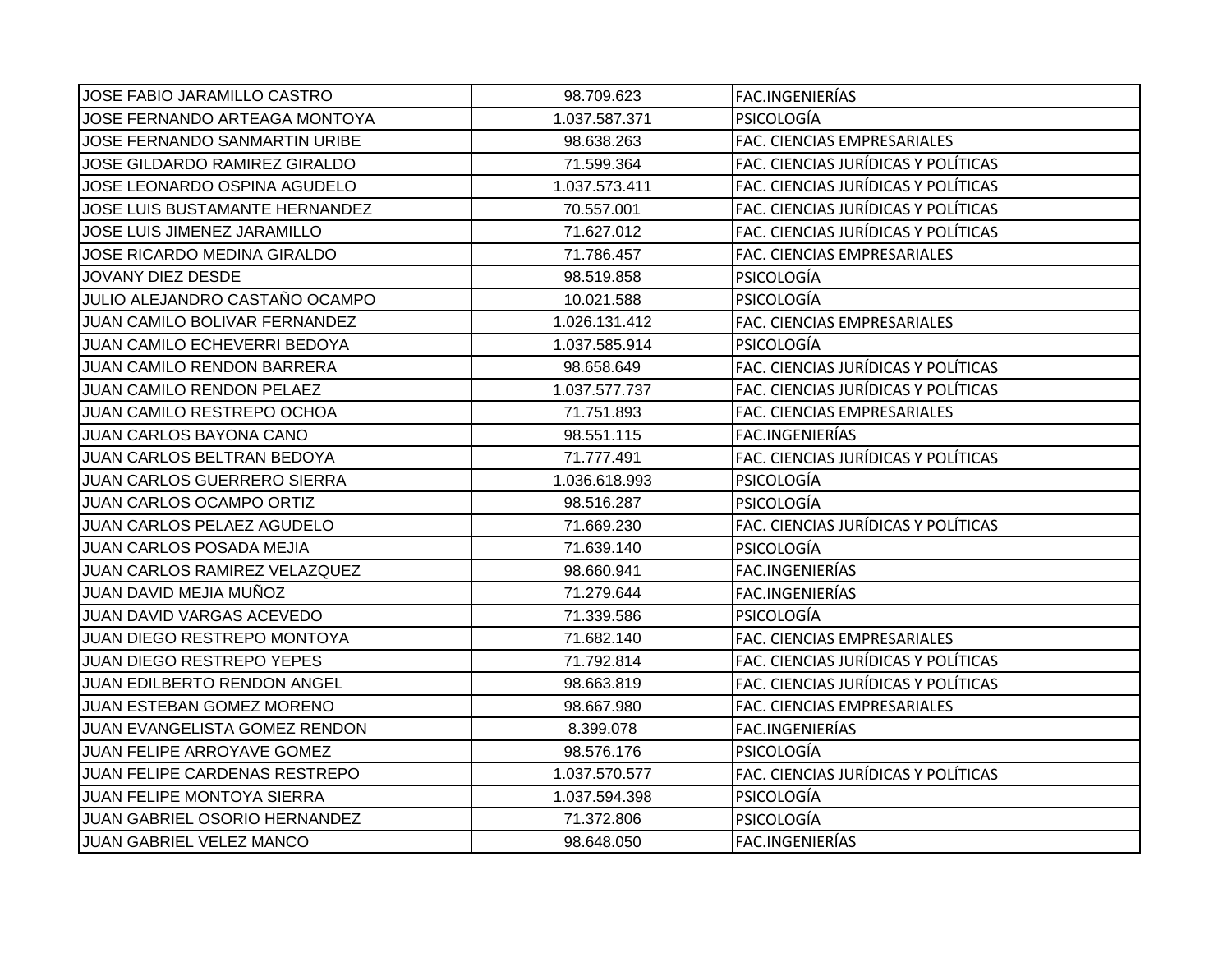| JUAN GUILLERMO CARDENAS GOMEZ        | 70.556.447    | FAC. CIENCIAS JURÍDICAS Y POLÍTICAS |
|--------------------------------------|---------------|-------------------------------------|
| <b>JUAN GUILLERMO CARDONA OSORIO</b> | 71.659.699    | FAC. CIENCIAS JURÍDICAS Y POLÍTICAS |
| <b>JUAN IGNACIO BOTERO DUQUE</b>     | 71.692.441    | PSICOLOGÍA                          |
| JUAN PAULO VELEZ RUIZ                | 98.570.698    | FAC. CIENCIAS JURÍDICAS Y POLÍTICAS |
| <b>JUAN RAMIRO RUIZ VELEZ</b>        | 70.550.796    | FAC.INGENIERÍAS                     |
| JUAN SEBASTIAN DUQUE POSADA          | 8.032.830     | FAC. CIENCIAS JURÍDICAS Y POLÍTICAS |
| JULIAN ANDRES GALVEZ RODAS           | 71.366.137    | FAC. CIENCIAS EMPRESARIALES         |
| JULIAN ANDRES PALACIO OLAYO          | 8.030.598     | FAC. CIENCIAS JURÍDICAS Y POLÍTICAS |
| KAROL JOHANNA DURAN PRADA            | 37.557.892    | <b>PSICOLOGÍA</b>                   |
| LAURA VICTORIA GUZMAN MUÑOZ          | 32.242.225    | PSICOLOGÍA                          |
| LEIDI PATRICIA MESA MONSALVE         | 43.597.149    | PSICOLOGÍA                          |
| LINA JHOANA DELGADO CAÑOLA           | 43.619.655    | <b>PSICOLOGÍA</b>                   |
| LINA MARCELA CORREA ESCOBAR          | 43.875.509    | FAC.INGENIERÍAS                     |
| LINA MARIA ACEVEDO OLARTE            | 43.729.526    | <b>PSICOLOGÍA</b>                   |
| LUIS ALIRIO RUIZ MUÑOZ               | 4.829.815     | FAC.INGENIERÍAS                     |
| LUIS EDUARDO GARCIA JAIMES           | 8.284.866     | FAC.INGENIERÍAS                     |
| LUIS FELIPE LONDOÑO ARDILA           | 98.566.561    | PSICOLOGÍA                          |
| LUIS FELIPE ROSSO RICAUTE            | 71.709.341    | FAC.INGENIERÍAS                     |
| LUIS GONZALO MORENO HENAO            | 70.547.827    | FAC.INGENIERÍAS                     |
| LUIS HERNANDO AGUINAGA QUROS         | 15.403.412    | FAC. CIENCIAS EMPRESARIALES         |
| LUIS HUMBERTO PEREZ SINITABE         | 70.101.903    | FAC. CIENCIAS JURÍDICAS Y POLÍTICAS |
| LUISA FERNANDA SANCHEZ DIAZ          | 1.037.582.885 | FAC. CIENCIAS JURÍDICAS Y POLÍTICAS |
| LUZ HELENA MEJIA CORREA              | 32.017.156    | FAC. CIENCIAS JURÍDICAS Y POLÍTICAS |
| MANUELA ALVAREZ RAMIREZ              | 1.037.602.194 | PSICOLOGÍA                          |
| <b>MARIA CAROLINA RIOS PEREZ</b>     | 43.909.271    | PSICOLOGÍA                          |
| MARIA DEL PILAR VELEZ SALDARRIAGA    | 42.887.309    | FAC. CIENCIAS EMPRESARIALES         |
| MARIA EUGENIA YEPES URIBE            | 43.896.355    | PSICOLOGÍA                          |
| MARIA HELENA GUTIERREZ RESTREPO      | 42.894.410    | PSICOLOGÍA                          |
| MARIA PATRICIA LOPEZ RINCON          | 51.582.285    | FAC. CIENCIAS JURÍDICAS Y POLÍTICAS |
| MARIA PAULINA AGUDELO GALEANO        | 43.616.673    | PSICOLOGÍA                          |
| <b>MARIA VICTORIA PALACIO GOMEZ</b>  | 42.894.707    | PSICOLOGÍA                          |
| MARIELA VELASQUEZ PEREZ              | 43.428.844    | FAC. CIENCIAS EMPRESARIALES         |
| MARINO GIRALDO ARISTIZABAL           | 10.528.222    | FAC. CIENCIAS JURÍDICAS Y POLÍTICAS |
| <b>MARTA ELENA MONTOYA OSORIO</b>    | 32.527.266    | FAC. CIENCIAS JURÍDICAS Y POLÍTICAS |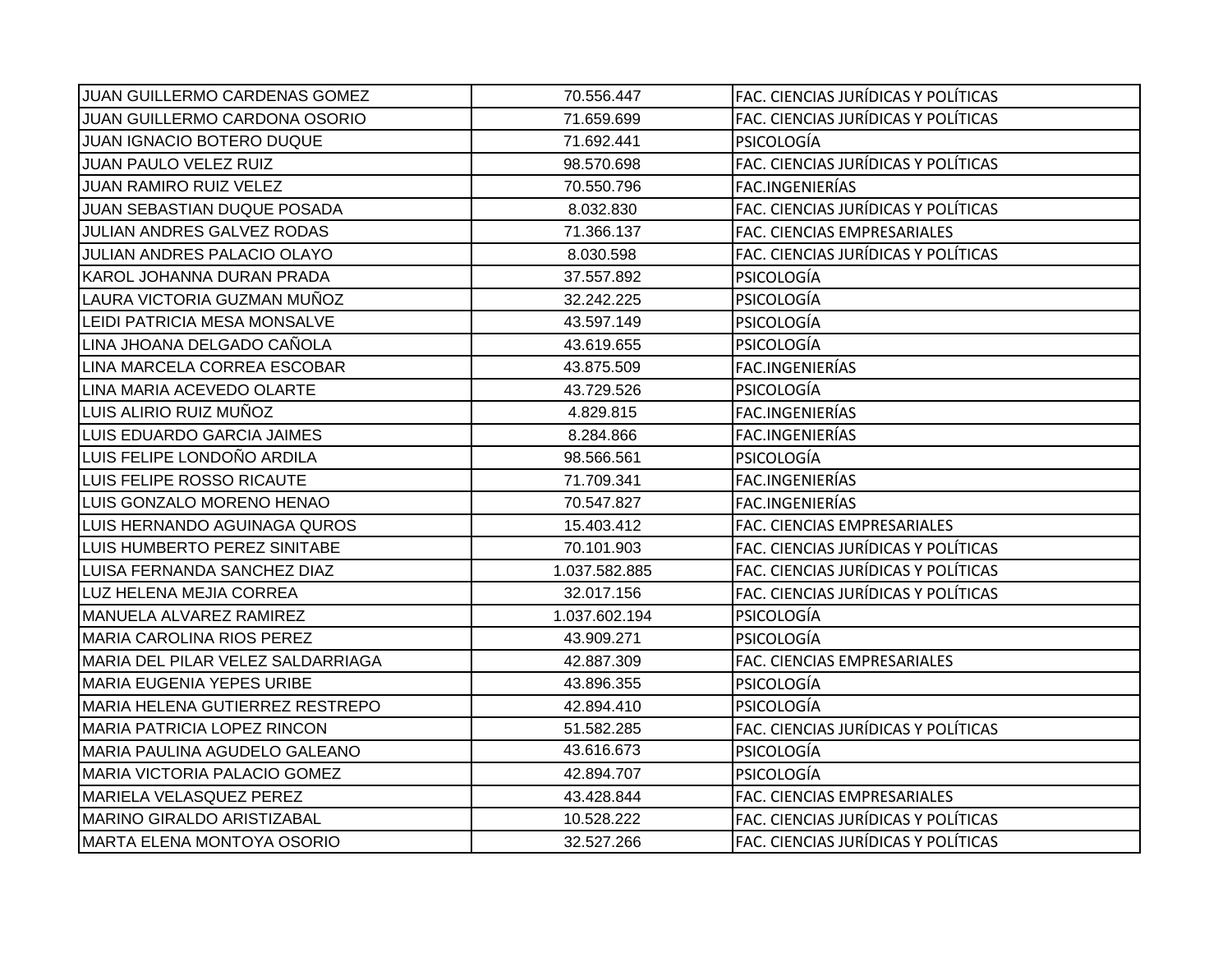| MARTA ELENA ORTIZ CALLE                | 42.870.069    | FAC. CIENCIAS JURÍDICAS Y POLÍTICAS |
|----------------------------------------|---------------|-------------------------------------|
| <b>IMARTHA ELENA MONTOYA OSORIO</b>    | 32.527.266    | FAC. CIENCIAS JURÍDICAS Y POLÍTICAS |
| MARTHA LIGIA MURILLO DIAZ              | 43.675.404    | FAC.INGENIERÍAS                     |
| MARTHA NANCY ARIAS HENAO               | 39.209.836    | <b>PSICOLOGÍA</b>                   |
| <b>MAURICIO ALEXANDER PELAEZ ORTIZ</b> | 71.389.629    | FAC. CIENCIAS EMPRESARIALES         |
| MAURICIO ALEXANDER VILLA MAZO          | 71.718.253    | FAC. CIENCIAS EMPRESARIALES         |
| <b>MAURICIO JOSE AMARILES CAMACHO</b>  | 1.015.396.954 | FAC.INGENIERÍAS                     |
| <b>MAURICIO MONTOYA ZULUAGA</b>        | 71.294.783    | PSICOLOGÍA                          |
| <b>MAURICIO VELASQUEZ MONTOYA</b>      | 98.624.361    | FAC.INGENIERÍAS                     |
| MICHELLE BETANCUR ZULUAGA              | 43.841.940    | PSICOLOGÍA                          |
| MONICA ANDREA TULCAN MUÑOZ             | 1.152.189.853 | FAC. CIENCIAS EMPRESARIALES         |
| NATALIA ANDREA RESTREPO RODRIGUEZ      | 43.159.544    | PSICOLOGÍA                          |
| <b>NATALIA MARIN TABARES</b>           | 43.877.005    | <b>PSICOLOGÍA</b>                   |
| NATALIA URREGO CARDONA                 | 1.035.870.881 | <b>PSICOLOGÍA</b>                   |
| NELSON ENRIQUE MONSALVE                | 98.567.868    | FAC.INGENIERÍAS                     |
| NESTOR JADER CALLE VASQUEZ             | 70.563.133    | FAC.INGENIERÍAS                     |
| NESTOR MOISES MEZA VALENCIA            | 71.311.522    | FAC. CIENCIAS JURÍDICAS Y POLÍTICAS |
| NICOLAS HENAO BERNAL                   | 71.774.501    | FAC. CIENCIAS JURÍDICAS Y POLÍTICAS |
| NORA DEL SOCORRO PALACIO MARIN         | 42.761.363    | <b>PSICOLOGÍA</b>                   |
| <b>OLBER EDUARDO ARANGO TOBON</b>      | 98.642.271    | <b>PSICOLOGÍA</b>                   |
| OLGA CECILIA ESTEFAN UPEGUI            | 38.220.808    | <b>PSICOLOGÍA</b>                   |
| OLGA CECILIA RESTREPO YEPES            | 43.627.933    | FAC. CIENCIAS JURÍDICAS Y POLÍTICAS |
| OLGA LUCIA VILLA VELASQUEZ             | 42.885.722    | FAC.INGENIERÍAS                     |
| OMAIRA ARBOLEDA RODRIGUEZ              | 42.870.791    | FAC. CIENCIAS JURÍDICAS Y POLÍTICAS |
| <b>ORLANDO VELEZ RAMIREZ</b>           | 98.569.901    | PSICOLOGÍA                          |
| OSCAR ALBEIRO CUARTAS GIRALDO          | 8.160.052     | FAC. CIENCIAS JURÍDICAS Y POLÍTICAS |
| OSCAR ALEJANDRO VARGAS VARGAS          | 71.117.903    | FAC. CIENCIAS EMPRESARIALES         |
| OSCAR ANDRES RESTREPO BUSTAMANTE       | 8.029.330     | FAC. CIENCIAS JURÍDICAS Y POLÍTICAS |
| OSCAR ORLANDO POSADA MEJIA             | 71.103.140    | FAC. CIENCIAS JURÍDICAS Y POLÍTICAS |
| OSCAR SOTO SOTO                        | 98.548.257    | FAC. CIENCIAS JURÍDICAS Y POLÍTICAS |
| PABLO ANDRES GARCES VASQUEZ            | 98.538.972    | FAC. CIENCIAS JURÍDICAS Y POLÍTICAS |
| PAOLA ANDREA OSORIO FERNANDEZ          | 43.842.215    | FAC.INGENIERÍAS                     |
| PEDRO LUIS GONZALEZ OSPINA             | 3.348.271     | FAC. CIENCIAS JURÍDICAS Y POLÍTICAS |
| RAFAEL ALEJANDRO BETANCOURT DURANGO    | 70.879.494    | FAC. CIENCIAS JURÍDICAS Y POLÍTICAS |